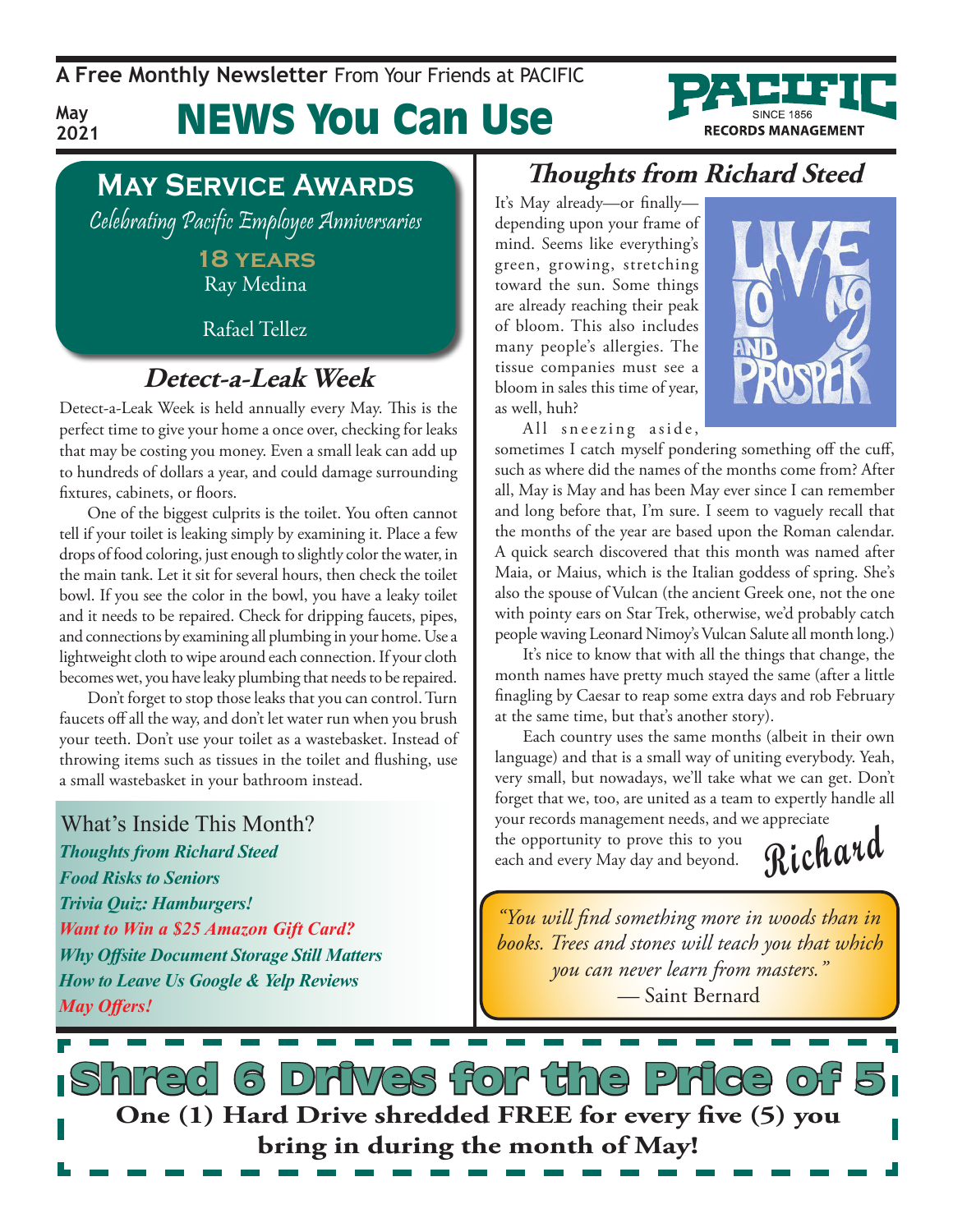## **Food Risks to Seniors**

In the United States, we are able to enjoy one of the safest food supplies in the entire world. However, every year there are millions of illnesses due to food contamination, leading to over 5,000 deaths in the USA. Seniors are especially vulnerable to food-related illnesses. As we age, we can develop an impaired immune system. Stomach acid production also decreases, making our systems unable to kill all the disease-causing germs we are exposed to over time.

Luckily, the precautions we all need to take to protect ourselves from food-borne illnesses are simple. All food must be cooked thoroughly, especially meat, poultry, and eggs. When preparing food, all surfaces must be cleaned well, including cutting boards and utensils. After a surface has touched raw meat or fish, it should be washed in hot, soapy water before being used to prepare other foods such as vegetables or fruit.

All produce should be washed thoroughly, including fruits and vegetables that will be cut or peeled. This is because any bacteria on the rind or skin could be transferred to the interior as you cut.

Finally, all leftovers should be refrigerated promptly, generally within two hours. If you are ever unsure whether a food is safe to eat, toss it. Better safe than sorry!

## **Quick Tips: Money**

One of the biggest blunders you can make when budgeting is forgetting to include the inevitable expenses that don't recur on a monthly basis. This can include insurance payments, taxes, school supplies, pet care, dentist visits, gifts, and vacations, among other things. When planning your monthly budget, think about what you spent during the same time last year. Also look at your calendar and check for birthdays or other unexpected events. By doing this, you can plan ahead instead of relying on credit cards to cover these types of expenses.

## **Fun With Slinky**

The Slinky was invented in 1943 by mechanical engineer Richard James. Ever since, millions of children and adults have had fun with this simple toy. What can you do with a Slinky? Most people



enjoy watching a Slinky move back and forth in your hands. Walking down stairs or a board is also fun. To get the best stair stepping action from a Slinky, the rise of the steps or board should be about one foot for every four feet in length. Use two or more Slinkys to have a race. Next time you have a Slinky race, make it an obstacle race. Use boards and small objects to create a racecourse that will challenge any Slinky!

## **May Holidays and Events**

#### **Daily Observances:**

- 1 May Day
- 1-7 Choose Privacy Week
- 3 Garden Meditation Day
- 4 Star Wars Day
- 5 National Day of Prayer
- 6 Hug Your Cat Day
- 8 Mother Ocean Day
- 9 Mother's Day
- 10 World Lupus Day
- 11 Donate a Day's Wages to Charity Day
- 12 Limerick Day
- 13 National Hummus Day
- 14 International Migratory Bird Day
- 14 Spring Astronomy Day
- 14 Underground America Day
- 14 World Fair Trade Day
- 15 International Day of Families
- 16 Mimosa Day
- 17 World Telecommunication & Information Society Day
- 18 Visit Your Relatives Day
- 19 National Hepatitis Testing Day
- 20 National Bike to Work Day
- 21 National Learn to Swim Day
- 22 Neighbor Day
- 23 International World Turtle Day
- 24 Brother's Day
- 25 National Missing Children's Day
- 25 National Senior Health and Fitness Day
- 26 National Eat More Fruits and Vegetables Day
- 30 Memorial Day
- 31 World No Tobacco Day

#### **Monthly Observances:**

National Mental Health Month Spiritual Literacy Month Home Schooling Awareness Month National Allergy/Asthma Awareness Month Arthritis Awareness Month Asthma Awareness Month National Barbecue Month Better Hearing and Speech Month National Bike Month Global Civility Awareness Month Fibromyalgia Education and Awareness Month National Foster Care Month Gardening for Wildlife Month Get Caught Reading Month Gifts from the Garden Month National Hamburger Month National Good Car-Keeping Month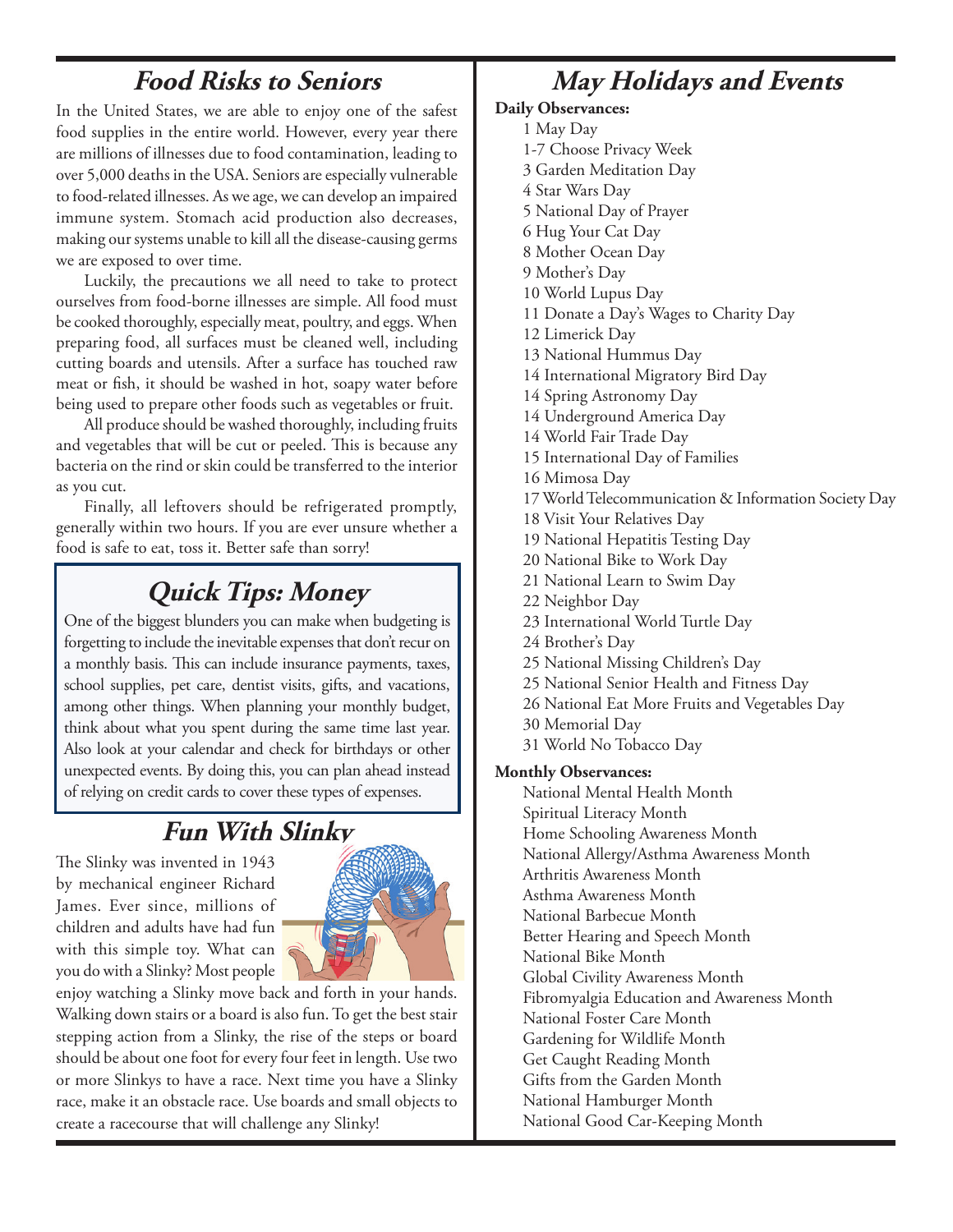# PacBlog

## **8 Excellent Reasons to Go Paperless**

PacBlog is the monthly web log of Pacific Records Storage To read this month's installment, please click the title below[.](http://pacific-records.com/5-advantages-of-a-local-shredding-and-destruction-provider) [https://pacific-records.com/](https://pacific-records.com/8-excellent-reasons-to-go-paperless)

#### [8-excellent-reasons-to-go-paperless](https://pacific-records.com/8-excellent-reasons-to-go-paperless)

You may also access the PacBlog at the URL below. There you will find this month's installment along with archives of previous installments.

**http://pacific-records.com/category/pacnews**

## **Have A Question For Us?**

We love to hear from all our good friends and clients who enjoy reading our monthly newsletter. If you have a question related to off-site document storage, shredding, media vaulting, or document imaging, please feel free to give us a call or send us an email.

**(888) 893-6054 or info@pacific-records.com**

## **Do You Want To Win A \$25 Amazon Gift Card?**



Each month we'll give you a new challenge of some type. All those who reply with a correct answer are eligible to win. At the end of the month we'll draw the name of one lucky winner.

Here is this month's challenge: Which fruit always travels in twos?

**Last Month's Answer to:**  *What can be seen in the middle of April but not at the beginning or end?*

**Last month's Winner: DeAnn Alexander HR Specialist/Recruiting Coordinator The letter 'r'**

Email your answer to **info@pacific-records.com**

## **Trivia Quiz: Hamburgers!**

May is National Hamburger Month. To celebrate, we've put together this beefy trivia quiz to test your burger knowledge.

- 1. At which World's Fair did the "hamburger" begin its popular life in America?
- 2. The first hamburger chain was founded in Wichita, Kansas, in 1921. What was its name?
- 3. Where did the first McDonald's Restaurant open?
- 4. What year did the first McDonald's Restaurant open?
- 5. A 1,000 pound steer will yield how many quarter-pound hamburgers?
- 6. Which chain introduced the first double patty burger?
- 7. How many hamburgers do Americans eat on average each week?
- 8. What percentage of sandwiches eaten are hamburgers?
- 9. How many people from around the world have graduated from McDonald's "Hamburger University?"
- 10. Which fast food chain created the first modern-day drive-thru window in 1970?

*Answers on Back Page!*

## **Green Living: Grooming!**

If your hairbrush is made of plastic, there's an easy way to make a greener choice in your grooming tools. There are a variety of natural material brushes on the market. Look for one with a wooden handle. Many natural hairbrushes are made from boar bristles. These bristles evenly distribute the natural oils in your hair, making it shinier and more manageable.



"Do you have any recommendation letters that aren't redacted?"

# 3 months FREE secure Destruction service

*Get 3 months of free Secure Destruction service when you sign up for a new Secure Destruction account with a one-year agreement. Just mention this coupon! Email info@pacific-records.com for more information.*